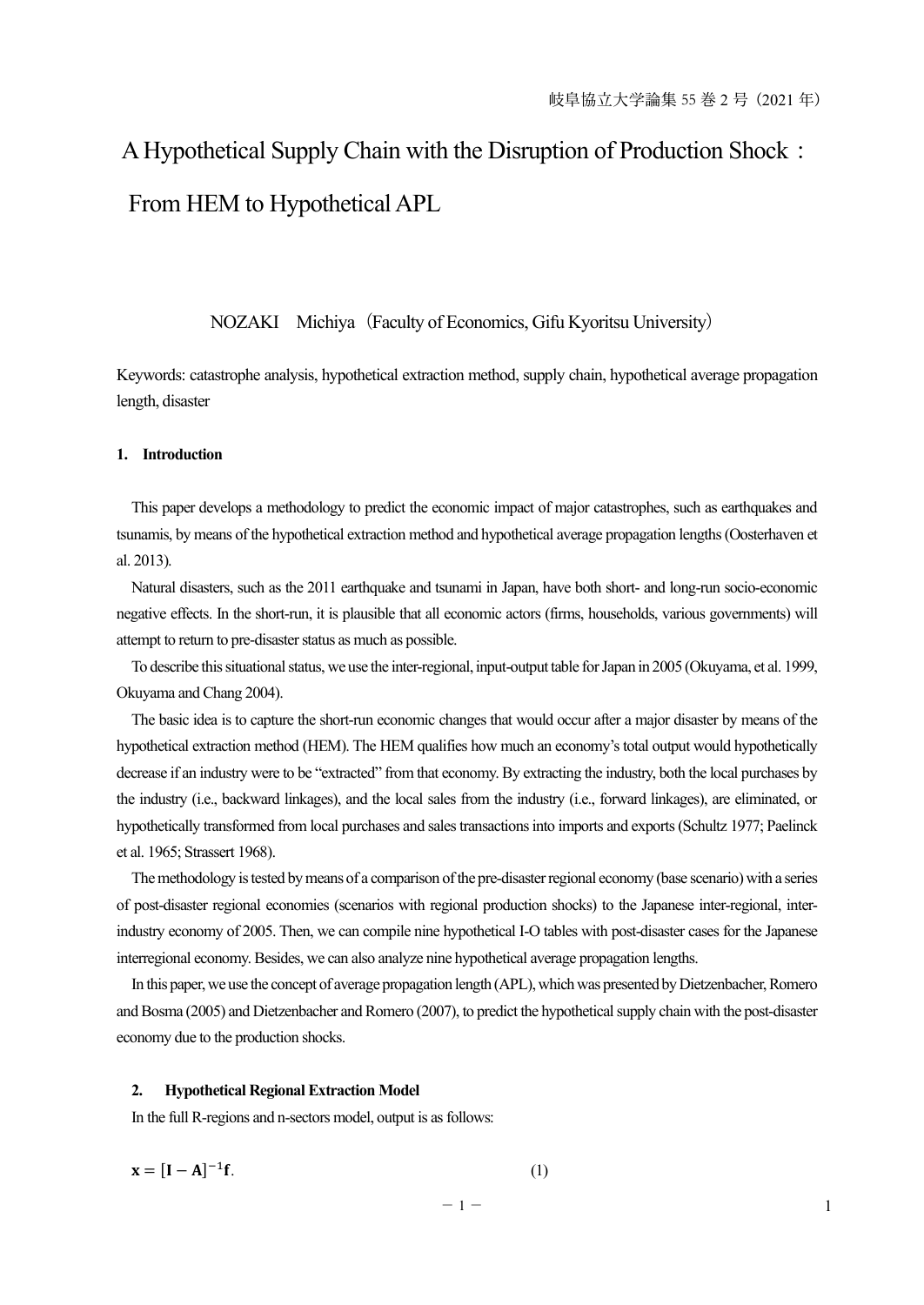X: output of the full R-regions and n-sectors, A:regional input coefficients matrix of the full R-regions and n-sectors, : final demand of the full R-regions and n-sectors.

The above model is that of the well-known Leontief model.

In Dietzenbacher et al. (1993) it was shown that Strassart (1968) model can be adapted so as to measure regional linkages. Instead of extracting a sector in a multi-sector framework, an entire region was hypothetically extracted within an interregional setting (Dietzenbacher and Van der Linden, 1997, 237).

The objective of the hypothetical regional extraction approach is to qualify how much the total output of an **R**-region and n-sector economy would decrease if a particular region, say the **r**th, were removed from the economy. Initially, this was modeled in an input-output setting by deleting row and column n sectors in the region r from the **A** matrix.

ۯ matrix, they can simply replace by zeros. Decreasing value of trading goods and services due to the disruption of the natural disaster is distributed at the percentage of the trading of the intermediary goods into other industrial sectors in the other regions, and hypothetically transformed from local purchase and sales transactions in the region of the disruption due to the natural disaster into internal and foreign imports and exports in the non-disaster regions<sup>1)</sup>.

$$
\overline{A}^{(r)} = \begin{bmatrix} (a_{11} + a_{11}) \cdots & 0 & \cdots (a_{1n} + a_{1n}) \\ 0 & \cdots & \ddots & \cdots & 0 \\ (a_{n1} + a_{n1}) & 0 & (a_{nn} + a_{nn}) \end{bmatrix},
$$
 (2)

where  $\widehat{a_{ij}} = \mathbf{z}_{ij} / \sum_{i=1}^{n} \mathbf{x}_i$ : distributed input coefficient of decreased values from r-region to other regions.

Using  $\overline{A}^{(r)}$  for the (R-1)**n** x (R-1)**n** without region **r** and  $\overline{f}^{(r)}$  for the correspondingly reduced final demand, output in the 'reduced' regional economy is found as

$$
\overline{\mathbf{x}}^{(\mathbf{r})} = \left[\mathbf{I} - \overline{\mathbf{A}}^{(\mathbf{r})}\right]^{-1} \overline{\mathbf{f}}^{(\mathbf{r})}.
$$
\n(3)

$$
\bar{\mathbf{f}}^{(\mathbf{r})} = \begin{bmatrix} \hat{\mathbf{f}}^1 \\ \vdots \\ \hat{\mathbf{0}} \\ \vdots \\ \hat{\mathbf{f}}^n \end{bmatrix} \tag{4}
$$

 $\bar{f}^{(r)}$ : column vector of distributed final demand from r-region to other regions.

$$
\widehat{\mathbf{f}^n} = \mathbf{f}^n * (\mathbf{f}^n)^{post} / \mathbf{f}^n^{pre}
$$
\n(5)  
\n
$$
\mathbf{f}^n:\text{final demand of } n\text{-sector, } \mathbf{f}^n^{post}:\text{final demand of } n\text{-sector in the case of post-disaster,}
$$
\n
$$
\mathbf{f}^n^{pre}:\text{final demand of } n\text{-sector in the case of pre-disaster.}
$$

The deviation between the value of full R-region economy and **r**th-region reduced economy is as follows: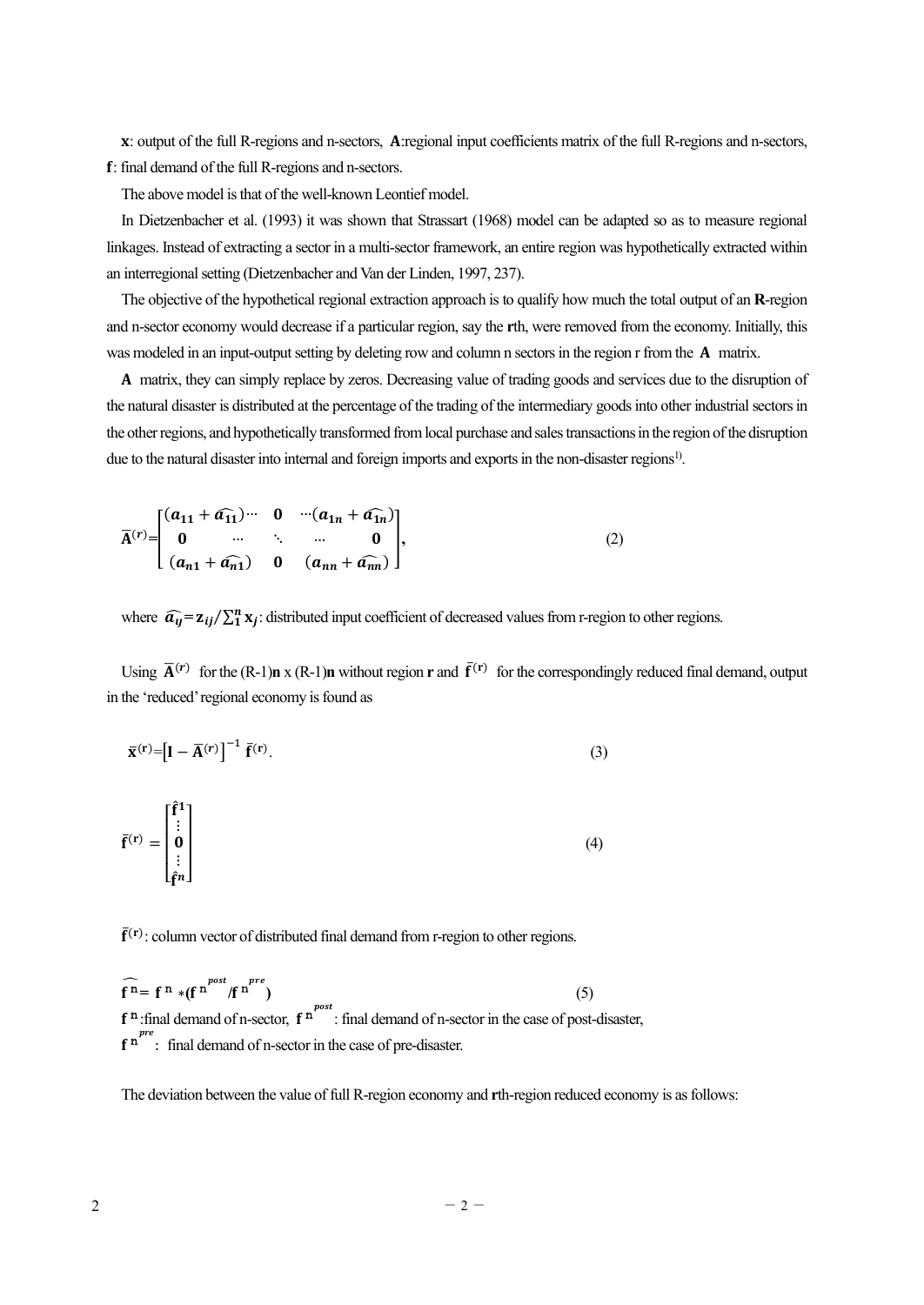$$
\mathbf{x} - \overline{\mathbf{x}}^{(\mathbf{r})} = \{ [\mathbf{I} - \mathbf{A}]^{-1} \mathbf{f} \} - \left\{ [\mathbf{I} - \overline{\mathbf{A}}^{(\mathbf{r})}]^{-1} \overline{\mathbf{f}}^{(\mathbf{r})} \right\} \tag{6}
$$

 $T^r = \mathbf{i}'\mathbf{x} - \mathbf{i}'\overline{\mathbf{x}}^{(r)}$  is one aggregate measure of the economy's change (increase or decrease in value of gross output) if region r disappears, which is the measure of the "importance" or the total linkage (see, Miller and Blair, 2009, 563; see also Dietzenbacher and van der Linden, 1997). The normalization through division by total gross output (i'x) and multiplication by 100 produces an estimate of the percentage changes in total economic activity,

which is  $\overline{T_j^r} = 100 * [i'x - i'\overline{x}^{(r)}]/i'x$  (see, Miller and Blair 2009, 563).

We suppose that the base scenario is almost the same as the 2005 Japanese Interregional Economy in the pre-disaster economic structure.

### **1) A production shock that nullifies all output of region** *r***:**

This scenario may be run for each of the nine Japanese regions as follows: **Hokkaido (Region 1), Tohoku (Region 2), Kanto (Region 3), Chubu (Region 4), Kinki (Region 5), Chugoku (Region 6), Shikoku (Region 7), Kyushu (Region 8), and Okinawa (Region 9)**.

In reality, a production shock due to even a major disaster is likely to only partially diminish the production capacity of only a subset of the industries. For testing the plausibility of our modelling approach, however, using an extreme scenario will give a clearer outcome than simulating a more realistic, i.e. less extreme, scenario' (Oosterhaven, et al.,2013, p.5).

#### **3. Empirical Results of the Japanese Interregional Economy**

We first discuss the properties of the short run non-disaster equilibrium, i.e. the base scenario.

- Japanese nine regions have twelve industrial sectors in each region in 2005 Japan interregional input-output table. We aggregate the industrial sectors from twelve to three sectors in every nine Japanese regions. The reason why the aggregation is necessary is that I need to show the results briefly.
- Sector 1 is agriculture, forestry and fishery industries. Sector 2 is mining, manufacturing, and construction industries. Sector 3 is Public utilities, Commerce and transport, Finance and insurance and real estate, Information and communications, Service Industries (See, Table A1).
- Kanto is the economically largest region,
- Possible re-exports of foreign imports are assumed to be zero.
- In 2005 Japan interregional input-output table, we can sum up with the Japanese interregional economy in the pre-disaster case, where the unit of money is million JPY, as follows:

Regions that have net savings are **Kanto, Chubu, Kinki,** and **Chugoku**. Besides, net borrowers are **Hokkaido, Tohoku, Shikoku, Kyushu,** and **Okinawa**.

The foreign trade balance is positive, and thus value added exceeds regional final demand, i.e. national savings are invested abroad.

Region 3(Kanto) is the economically largest region, Possible re-exports of foreign imports are assumed to be zero, and Total input equals total output for each industry, in each region.

## **3.1 The scenarios of the production shock due to the disruption of the natural disaster**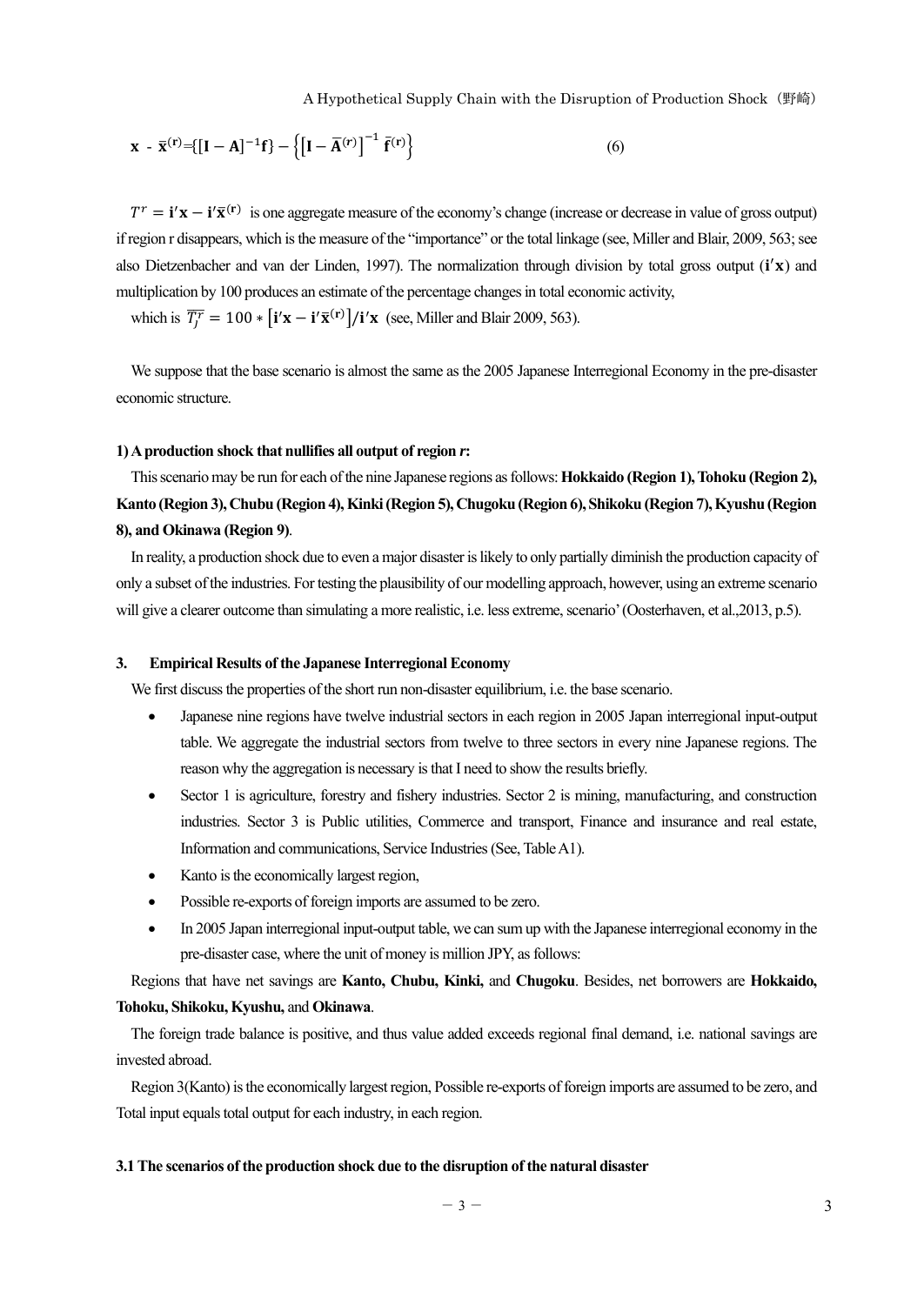The short run post-disaster equilibrium of a complete production stop in nine regions with Hokkaido to Okinawa is shown in Table 1.

**PSi**: Nine scenarios of the Production shocks to the region i due to the natural disaster  $(i=1,...,9)$ . T<sup> $=$ </sup> **i'**  $x$ <sup> $-$ </sup>**i'**  $x$ <sup> $\uparrow$ </sup><sup>*i*</sup> is one aggregate measure of the economy's change (increase or decrease in value of gross output) if region r disappears, which is the measure of the "importance" or the total linkage.

The normalization through division by total gross output (**i' x** ) and multiplication by 100 produces an estimate of the percentage changes in total economic activity, which is

 $T_j^r=100^*$  **[i' x**—**i' x<sup>(tr)</sup> ]/i' x.** 

| Table 1. Normalization to create percentage changes in total outputs with nine cases of the production shocks |  |
|---------------------------------------------------------------------------------------------------------------|--|
| Unit: $%$                                                                                                     |  |

|                                    | PS <sub>1</sub> | PS <sub>2</sub> | PS3       | PS4       | PS5       | PS6       | PS7       | PS8       | PS <sub>9</sub> |
|------------------------------------|-----------------|-----------------|-----------|-----------|-----------|-----------|-----------|-----------|-----------------|
| Hokkaido, Industry 1               | $-100.00$       | 5.95            | 82.04     | 16.62     | 21.31     | 7.42      | 3.11      | 9.32      | 0.61            |
| Hokkaido, Industry 2               | $-100.00$       | 5.15            | 72.68     | 14.87     | 19.41     | 7.18      | 2.94      | 9.33      | 0.63            |
| Hokkaido, Industry 3               | $-100.00$       | 6.76            | 76.55     | 16.49     | 20.77     | 7.92      | 3.10      | 9.82      | 0.64            |
| Tohoku, Industry 1                 | 2.21            | $-100.00$       | 75.05     | 16.81     | 20.86     | 7.25      | 3.05      | 9.25      | 0.63            |
| Tohoku, Industry 2                 | 2.83            | $-100.00$       | 59.60     | 13.09     | 18.20     | 6.96      | 2.75      | 9.03      | 0.63            |
| Tohoku, Industry 3                 | 3.54            | $-100.00$       | 74.04     | 16.69     | 21.04     | 8.04      | 3.13      | 9.81      | 0.63            |
| Kanto, Industry 1                  | 2.24            | 5.15            | $-100.00$ | 15.83     | 20.63     | 7.20      | 2.92      | 9.13      | 0.59            |
| Kanto, Industry 2                  | 3.28            | 4.77            | $-100.00$ | 12.32     | 17.81     | 6.46      | 2.61      | 8.73      | 0.61            |
| Kanto, Industry 3                  | 3.89            | 6.69            | $-100.00$ | 16.82     | 20.94     | 8.00      | 3.08      | 9.71      | 0.61            |
| Chubu, Industry 1                  | 2.78            | 6.47            | 80.27     | $-100.00$ | 19.39     | 7.03      | 2.81      | 9.23      | 0.59            |
| Chubu, Industry 2                  | 3.56            | 6.43            | 68.68     | $-100.00$ | 15.77     | 6.02      | 2.60      | 8.77      | 0.62            |
| Chubu, Industry 3                  | 3.92            | 7.05            | 78.86     | $-100.00$ | 19.90     | 7.82      | 3.02      | 9.64      | 0.61            |
| Kinki, Industry 1                  | 2.52            | 6.35            | 83.17     | 15.13     | $-100.00$ | 5.46      | 2.35      | 8.37      | 0.61            |
| Kinki, Industry 2                  | 3.52            | 6.32            | 73.16     | 10.57     | $-100.00$ | 4.50      | 2.03      | 8.00      | 0.61            |
| Kinki, Industry 3                  | 3.99            | 7.12            | 82.19     | 16.00     | $-100.00$ | 7.57      | 2.91      | 9.50      | 0.62            |
| Chugoku, Industry 1                | 2.75            | 6.81            | 83.60     | 16.73     | 19.14     | $-100.00$ | 2.16      | 6.54      | 0.62            |
| Chugoku, Industry 2                | 3.82            | 6.66            | 75.34     | 12.89     | 15.11     | $-100.00$ | 1.89      | 6.90      | 0.62            |
| Chugoku, Industry 3                | 4.02            | 7.19            | 78.96     | 16.65     | 19.42     | $-100.00$ | 2.59      | 8.84      | 0.64            |
| Shikoku, Industry 1                | 3.13            | 6.44            | 81.72     | 16.02     | 17.59     | 2.27      | $-100.00$ | 8.32      | 0.62            |
| Shikoku, Industry 2                | 3.78            | 6.65            | 73.36     | 13.35     | 12.86     | 3.04      | $-100.00$ | 7.49      | 0.63            |
| Shikoku, Industry 3                | 4.06            | 7.11            | 77.81     | 16.42     | 18.55     | 6.56      | $-100.00$ | 9.17      | 0.63            |
| Kyushu, Industry 1                 | 2.63            | 6.93            | 84.21     | 16.79     | 20.19     | 3.86      | 2.77      | $-100.00$ | 0.47            |
| Kyushu, Industry 2                 | 3.78            | 6.51            | 72.97     | 12.11     | 16.79     | 4.03      | 2.17      | $-100.00$ | 0.53            |
| Kyushu, Industry 3                 | 4.06            | 7.17            | 79.30     | 16.61     | 20.06     | 6.77      | 2.89      | $-100.00$ | 0.59            |
| Okinawa, Industry 1                | 3.67            | 6.76            | 83.29     | 16.37     | 20.59     | 6.63      | 2.94      | 0.79      | $-100.00$       |
| Okinawa, Industry 2                | 3.80            | 6.28            | 78.16     | 15.15     | 18.53     | 6.69      | 2.80      | 4.97      | $-100.00$       |
| Okinawa, Industry 3                | 3.98            | 7.18            | 78.65     | 16.22     | 20.25     | 7.57      | 3.07      | 8.47      | $-100.00$       |
| Foreign Import industry 1          | 4.46            | 0.92            | 43.02     | 5.44      | 12.64     | 4.47      | 1.42      | 3.81      | 0.45            |
| Foreign Import industry 2          | 3.74            | 3.92            | 38.51     | 1.30      | 11.58     | $-0.83$   | 0.90      | 6.87      | 0.33            |
| Foreign Import industry 3          | 3.63            | 4.16            | 72.14     | 7.29      | 22.06     | 4.51      | 1.96      | 10.10     | 1.38            |
| <b>Total Foreign Import</b>        | 3.65            | 2.71            | 16.78     | $-7.44$   | 3.14      | $-1.18$   | 0.70      | $-0.58$   | 0.62            |
| <b>Total Value Added</b>           | 0.12            | 0.68            | 6.46      | 4.17      | 2.15      | 1.91      | 0.45      | 0.55      | $-0.02$         |
| <b>Total Regional Final Demand</b> | 0.12            | 0.85            | 10.40     | 5.64      | 3.62      | 2.11      | 0.50      | 1.71      | $-0.04$         |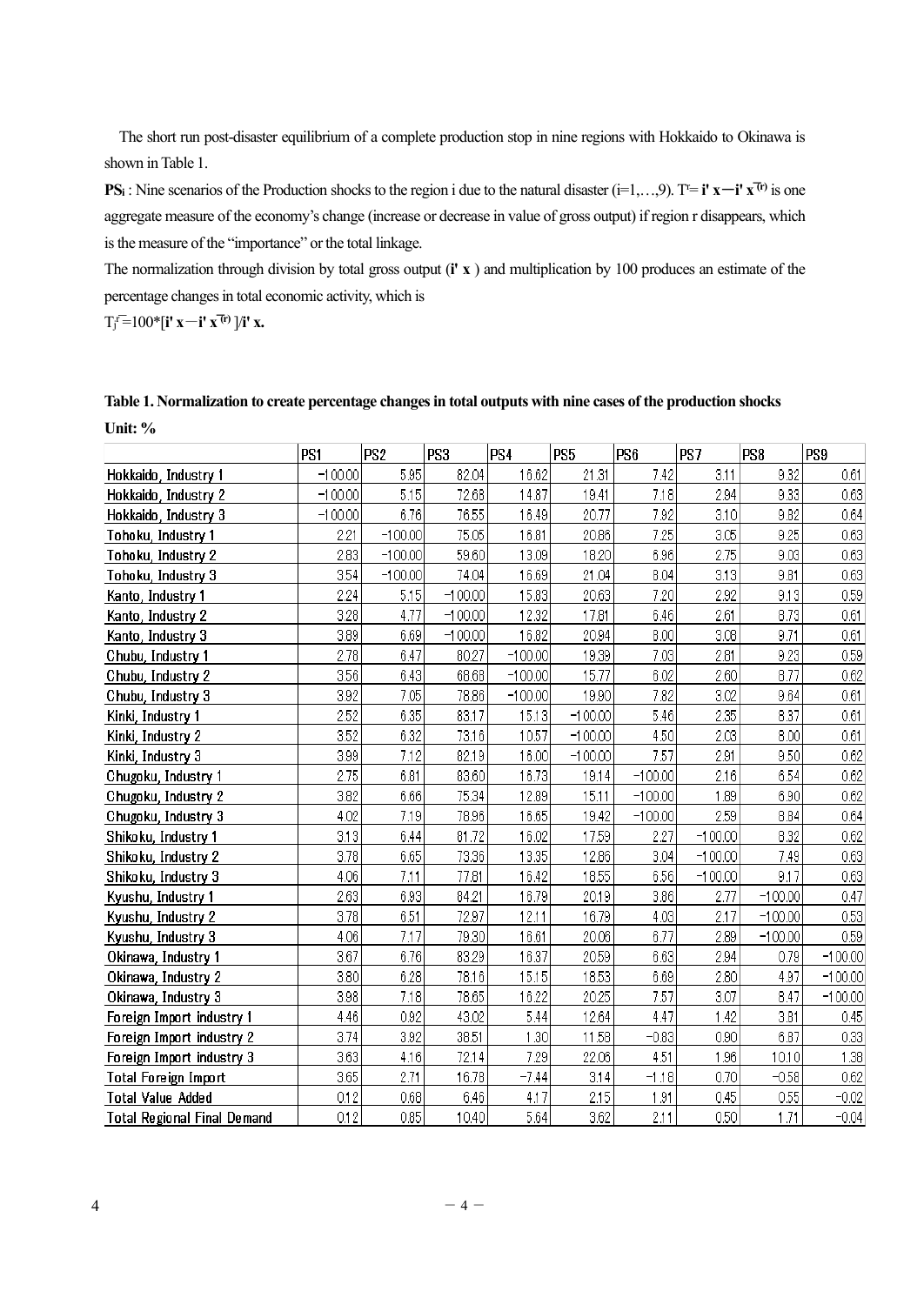The short-run, post-disaster equilibrium of a complete production stop in the nine regions, Hokkaido to Okinawa, is shown in Table 1.

In Table 1, the cross-pattern of zeros indicates the results of applying the hypothetical extraction method to the nine regions, from Hokkaido to Okinawa (Dietzenbacher et al. 1993; Sonis and Oosterhaven 1996; Oosterhaven et al. 2013). In a production shock to Hokkaido, for example, the non-disaster economy, the eight regions from Tohoku to Okinawa, does not shrink as it compensates for the loss from the production stop in Hokkaido. In addition, in the production shocks to the other eight regions (Tohoku, Kanto, Chubu, Kinki, Chugoku, Shikoku, Kyushu, and Okinawa), the non-disaster economy does not shrink either in the case of the production shock to Hokkaido.

In particular, in the extreme cases, in the production shocks to Kanto, Chubu, and Kinki, the non-disaster economy of these three regions increases more drastically than the other production shock cases, due to the significant size of their economic activities.

At first sight, the volume outcomes of the production shocks of a complete production stop in the nine regions Hokkaido to Okinawa look to be equal qualitatively. Further examination reveals that the rate of regional import in the non-disaster regions is exogenous to the post-disaster economy. In addition, the rate of regional value added in the non-disaster regions is also exogenous to the post-disaster economy.

The import of final goods is supposed to change proportionally with the rate of change of regional final demands in comparison to the pre- and post-disaster economies. In the region hit by production shock, the imports proportionally increase, and in non-disaster regions decrease. Furthermore, the foreign exports in the non-disaster regions show an increase.

In the scenarios of production shocks to Kanto, Chubu, Kinki, and Kyushu, the resulting trade deficits are rather large. As a short-run restriction from a natural disaster, the outcome is possible, but it is clear that with such a large trade deficit it would be impossible to sustain the economy.

#### **4. Hypothetical Supply Chain with the Disruption of Production Shock**

The methodology is tested by means of a comparison of the pre-disaster regional economy (base scenario) with a series of post-disaster regional economies (scenarios with regional production shocks) to the Japanese inter-regional, interindustry economy of 2005. Then, we can compile nine hypothetical I-O tables with post-disaster cases for the Japanese interregional economy.

Besides, we can also analyze nine hypothetical average propagation lengths.

In this paper, we use the concept of average propagation length (APL), which was presented by Dietzenbacher, Romero and Bosma (2005) and Dietzenbacher and Romero (2007), to predict the hypothetical supply chain with the post-disaster economy due to the production shocks.

A substantial body of literature is devoted to measuring the strength of the links between industries. Many studies address the question of how such interdependencies or linkages can be accurately measured (e.g. Chenery and Watanabe, 1958; Rasmussen, 1956; Miller and Lahr, 2001; Sonis, Guilhoto, Hewings and Martins, 1995). These studies have proposed various alternative measures for such inter-industry linkages.

In this paper, we use the concept of average propagation length (APL), which was presented by Dietzenbacher, Romero and Bosma (2005) and Dietzenbacher and Romero (2007), to study a hypothetical average propagation length due to the disruption of the production shock hypothetically.

These chains differ from product chains, which focus on a single product, and hence, we term them production chains.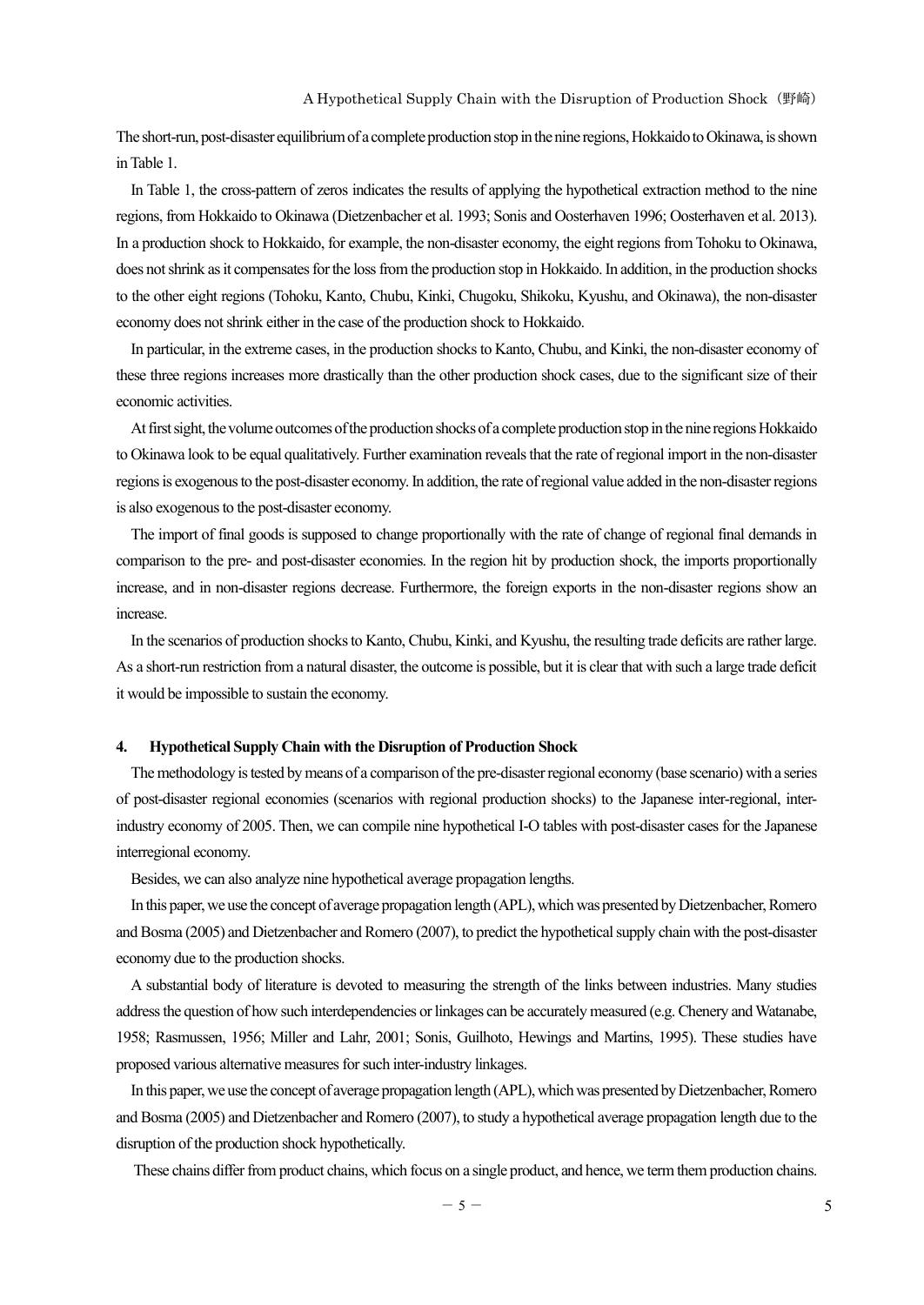We adopt the underlying concept of sequencing in supply chains by viewing production as a stepwise procedure. In the analysis of production processes, some industries are placed in the early stage, and others, in a later stage.

Oosterhaven and Bouwmeester (2013) discuss that 'the average propagation length (APL) has been proposed as a measure of a fragmentation and sophistication of an economy, and for a one-sector economy they show that the APL is strictly proportional to the macro multiplier of that economy' (Oosterhaven and Bouwmeester, 2013, 481). Chen (2014) also extends the definition of APL to the grouping-APL from the double-counting of APL.

When we define average propagation, we analyse how a cost-push or a demand-pull propagates throughout the industries in the economy. According to Dietzenbacher, et al., (2005, 411-412), an initial demand-pull in industry *i* increases the output value in industry *j* by  $l_{ij} - \delta_{ij}$  (neglecting the initial effects).  $\delta_{ij}$  is the Kronecker delta; i.e.  $\delta_{ij}$ 1 if  $i = j$  and 0 otherwise. The share  $a_{ij}/(l_{ij} - \delta_{ij})$  of this output increase requires only one round, but the share  $[A^2]_{ij}/(l_{ij} - \delta_{ij})$  requires two rounds to get from *i* to *j*.  $[A^2]_{ij}$  denotes the element (*i,j*) of matrix  $A^k$ , which differs from  $(a_{ij})^k$  (Dietzenbacher, Romero, and Bosma, 2005, 411-412).

The average number of rounds required to pass over a demand-pull in industry *i* to industry *j* yields

$$
v_{ij} = \left\{1a_{ij} + 2[A^2]_{ij} + 3[A^3]_{ij} + \cdots \right\} / (l_{ij} - \delta_{ij})
$$
 (7)

Let the numerator of the right-hand side of (2-1) be denoted by  $h_{ij}$ , with H =  $\sum_k k \mathbf{A}^k$ .

Then the terms  $h_{ij}$  can easily be calculated by using

$$
\mathbf{H} = \sum_{k} k \mathbf{A}^{k} = \mathbf{L}(\mathbf{L} - \mathbf{I}).
$$

We can represent the matrix V of APL as follows:

$$
v_{ij} = \begin{cases} \{1a_{ij} + 2[\mathbf{A}^2]_{ij} + 3[\mathbf{A}^3]_{ij} + \cdots \} / & (i_{ij} - \delta_{ij}) & \text{if when } i \neq j \\ \{1a_{ij} + 2[\mathbf{A}^2]_{ij} + 3[\mathbf{A}^3]_{ij} + \cdots \} / (i_{ij} - 1) & \text{if when } i = j \end{cases} \tag{8}
$$

Alternatively, in the same way, we can define the APL for a cost-push (Dietzenbacher, 1997; Oosterhaven, 1988). Analysing how a one-yen cost-push increase in industry *j* affects the total output of industry *i*, we find  $b_{ij}$ +[**B**<sup>2</sup>]<sub>ij</sub>+[**B**<sup>3</sup>]<sub>ij</sub> + …=g<sub>ij</sub> –  $\delta_{ij}$ . The APL for a cost-push yields

 ${1b_{ij} + 2[\mathbf{B}^2]_{ij} + 3[\mathbf{B}^3]_{ij} + \cdots}/(g_{ij} - \delta_{ij})$  (9)

Note that input matrix **A** and output matrix **B** are related to each other.

We first discuss the inter-regional inter industrial structure of the pre-disaster Japanese economy, i.e. the Base Scenario Case.

According to Dietzenbacher, Romero, and Bosma(2005, 415), in line with the development of the propagation length,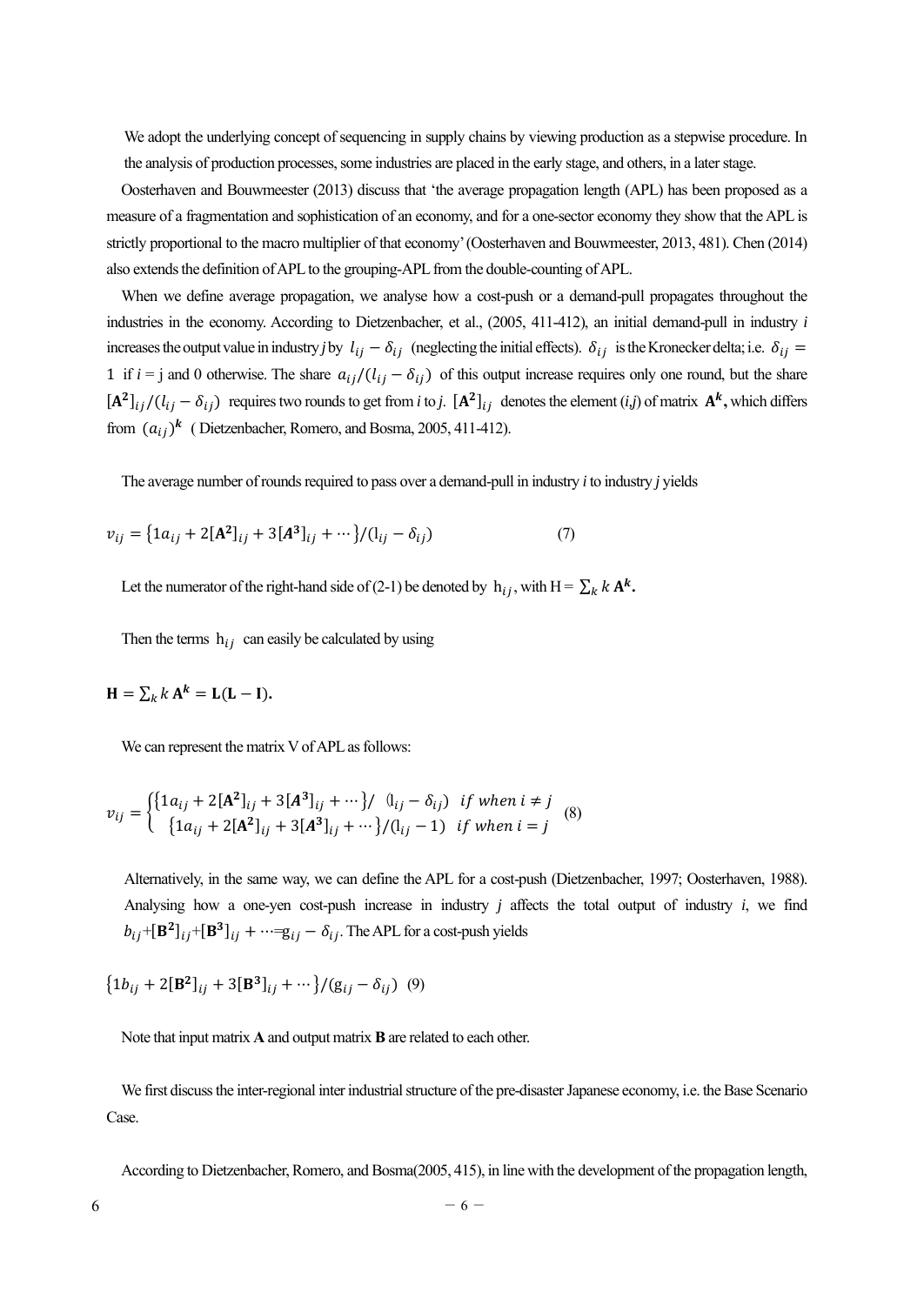the choice for the type of linkage is based on the total size of the cost-push and demand-pull effects. Ignoring the initial effects, these effects can be given by  $G - I$  and  $L - I$ , respectively. Along with the way of analysing of Dietzenbacher, Romero, and Bosma(2005),instead of using the Leontief inverse for the backward linkages and the Ghosh inverse for the forward effects, we take the average. So, the linkages are given by the elements of the matrix **F**, which is defined as follows (Dietzenbacher, Romero, and Bosma, 2005, 415):

$$
\mathbf{F} = \frac{1}{2} [(\mathbf{L} - \mathbf{I}) + (\mathbf{G} - \mathbf{I})] \tag{10}
$$

"The element f*ij* gives the size of the linkage and equals the average of the forward effect of a cost-push in sector *i* on the output in sector *j* and the backward effect of a demand-pull in sector *j* on the output in sector I" (Dietzenbacher, Romero, and Bosma, 2005, 416).

A relationship between the figures in matrix **V** of an interregional APL and the linkages **F** suggests that there could be an inverse relationship between APLs and elements f*ij* .of the linkages **F**.

The computing procedure of the economic distances from industry i to jndustry j is to take APLs into account only if the linkage is sufficiently large, using a threshold value  $a$ . Further, the APLs are rounded off to the nearest integer. From the matrix **V** with APLs and matrix **F** with linkages, we can calculate a new matrix **S** as follows:

$$
s_{ij} = \begin{cases} int(v_{ij}) & \text{if } f_{ij} \ge a \\ 0 & \text{if } f_{ij} < a \end{cases} \tag{11}
$$

where  $int(v_{ij})$  indicates the nearest integer to which  $v_{ij}$  has been rounded off.

There seems to be an inverse relationship between APLs and elements f*ij*.



Figure 1. The Interregional, Inter-industrial APL of the pre-disaster base scenario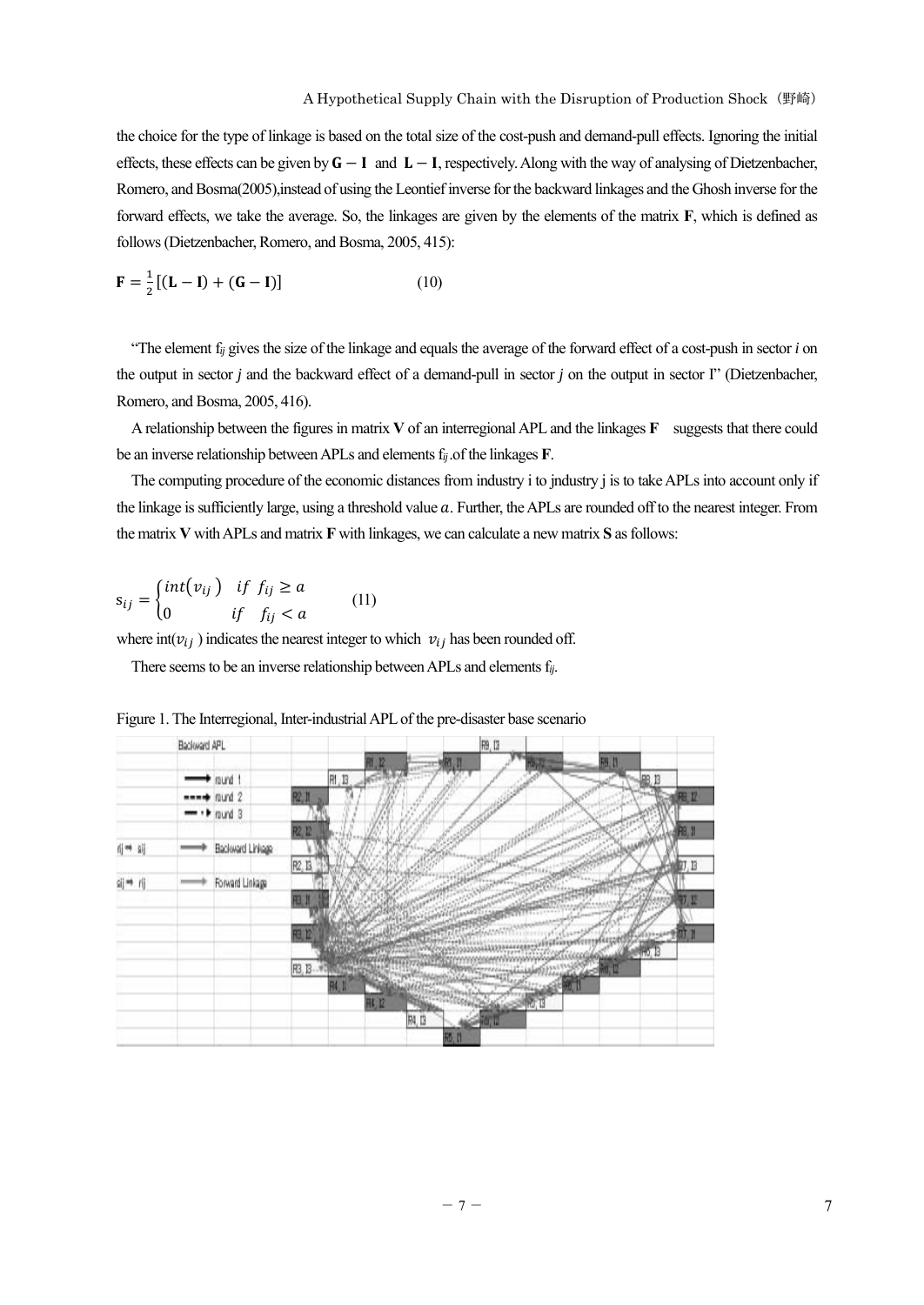

Notes: Ri= Region i(i=1,...,9), and Ij=Industry j(j=1,2,3)

R1=Hokkaido, R2=Tohoku, R3=Kanto, R4=Chubu, R5=Kinki, R6=Chugoku, R7=Shikoku, R8=Kyushu, and R9=Okinawa. I1= agriculture, forestry and fishery industries, I2= mining, manufacturing, and construction industries, and I3= Public utilities, Commerce and transport, Finance and insurance and real estate, Information and communications, Service Industries.

The Pearson correlation coefficient between APL and the matrix F equals -0.47747.

 $[R,P]=corrocef(x,y)$ 

 $x = vij$ ,  $y = fij$ ,

 $R = -0.47747$ , P-value=0.000

Then, we can similarly construct a new matrix S of the Japanese regions as (2-5) where  $int(v_{ij})$  is used to indicate the nearest integar to which  $v_{ij}$  has been rounded. For the calculations with the 34 sector classification, we have used a threshold value  $a = 0.02909$  (See, Dietzenbacher, Romero, and Bosma, 2005, 416).

The backward and forward APLs will show that Industrial sector 2 and sector 3 in Kanto region, Industrial sector 2 in Chubu region, Industrial sector 2 and sector 3 in Kinki region, have very complex production chains with other regions, and these regions will be the hub-regions with other regional and interregional inter-industrial relationship.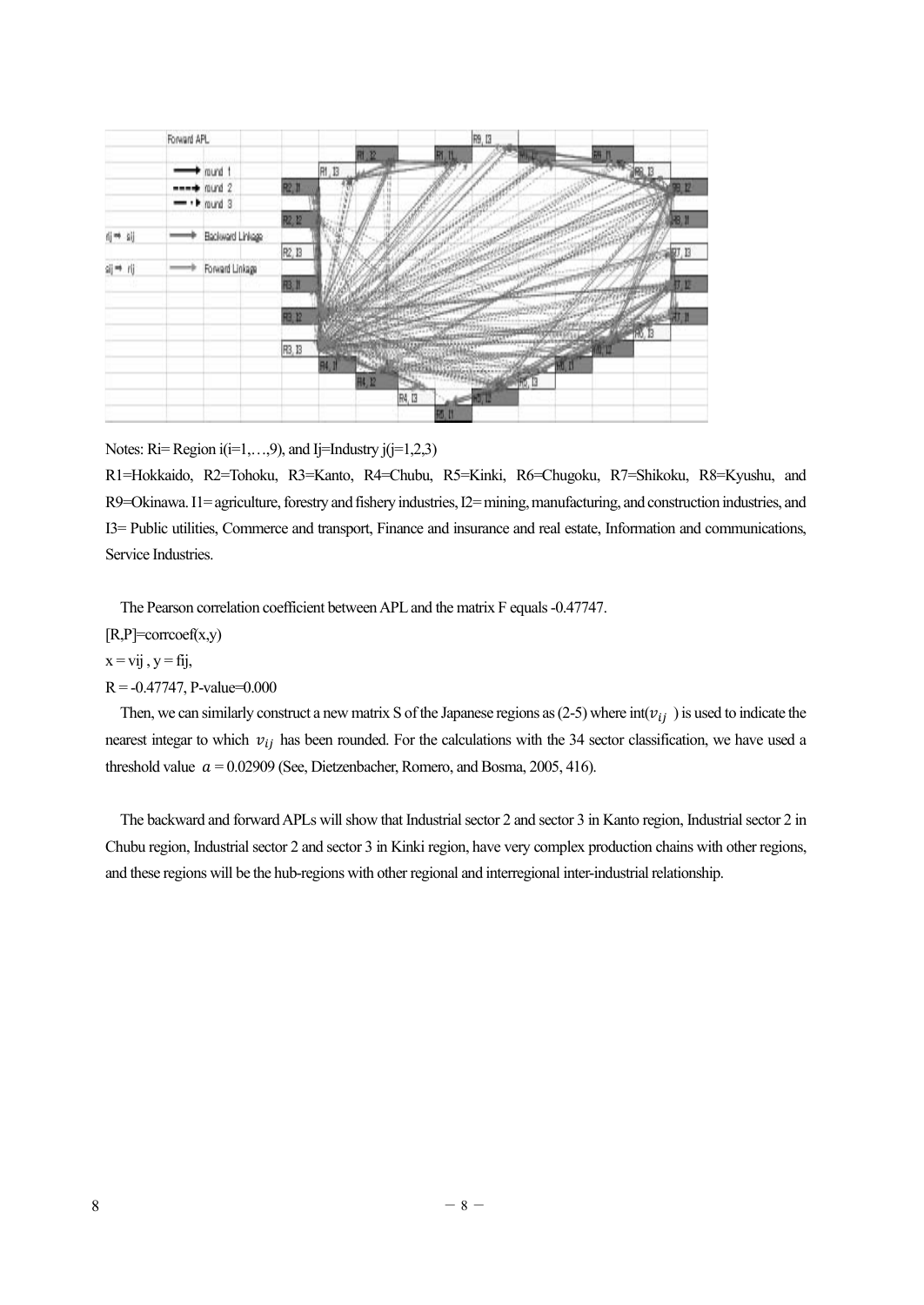

Figure 2. The Interregional, Inter-industrial APL of the production shock to the Hokkaido

Notes:  $\text{Ri} = \text{Region } i(i=1,...,9)$ , and Ij=Industry j(j=1,2,3)

R1=Hokkaido, R2=Tohoku, R3=Kanto, R4=Chubu, R5=Kinki, R6=Chugoku, R7=Shikoku, R8=Kyushu, and R9=Okinawa. I1= agriculture, forestry and fishery industries, I2= mining, manufacturing, and construction industries, and I3= Public utilities, Commerce and transport, Finance and insurance and real estate, Information and communications, Service Industries.

The Pearson correlation coefficient between APL and the matrix F equals 0.0672.

[R,P]=corrcoef(x,y)

 $x = vij$ ,  $y = fij$ ,

## R =0.0672, P-value=0.0698

We can similarly construct a new matrix S of the Japanese regions where  $int(v_{ij})$  is used to indicate the nearest integar to which  $v_{ij}$  has been rounded. For the calculations with the 34 sector classification, we have used a threshold value  $a=$ 0.02570.

In a production shock to Hokkaido, the non-disaster economy compensates for the loss from the production stop in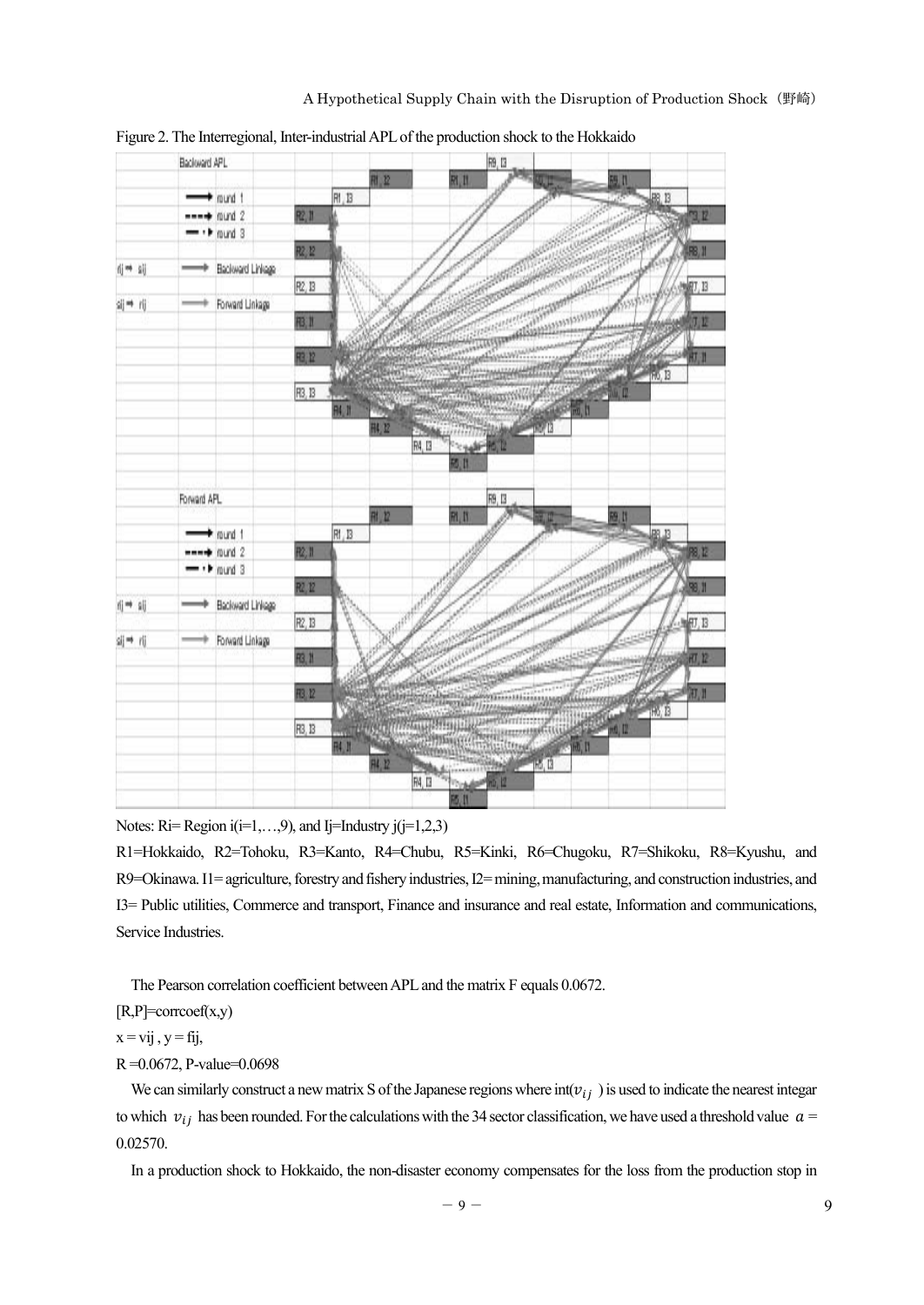Hokkaido. So, the interregional and inter-industrial production chains have several hub-regions with other regions, for example, the industrial sector 2 and sector 3 in Kanto region, sector2 in Chubu region, sector 2 and sector 3 in Kinki region, without the disaster region, Hokkaido region.



Figure 3. The Interregional, Inter-industrial APL of the production shock to the Tohoku

Notes: Ri= Region  $i(i=1,...,9)$ , and Ij=Industry  $j(i=1,2,3)$ 

R1=Hokkaido, R2=Tohoku, R3=Kanto, R4=Chubu, R5=Kinki, R6=Chugoku, R7=Shikoku, R8=Kyushu, and R9=Okinawa. I1= agriculture, forestry and fishery industries, I2= mining, manufacturing, and construction industries, and I3= Public utilities, Commerce and transport, Finance and insurance and real estate, Information and communications, Service Industries.

The Pearson correlation coefficient between APL and the matrix F equals 0.0574.

[R,P]=corrcoef(x,y)

 $x = vij$ ,  $y = fij$ ,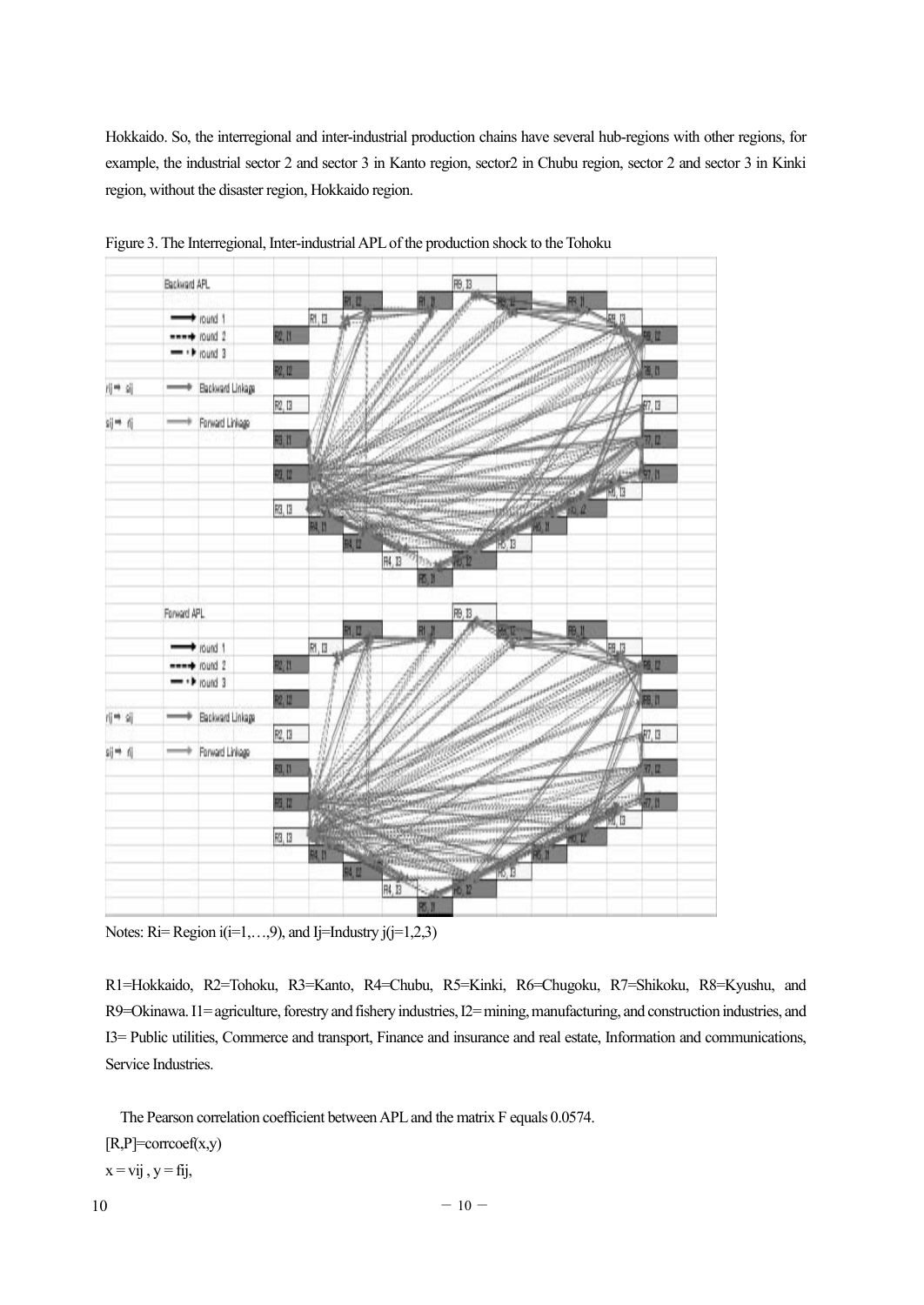## $R = 0.0574$ , P-value  $= 0.1218$

We can similarly construct a new matrix S of the Japanese regions where  $int(v_{ij})$  is used to indicate the nearest integar to which  $v_{ij}$  has been rounded. For the calculations with the 34 sector classification, we have used a threshold value  $a=$ 0.02540.

In a production shock to Tohoku region, the non-disaster economy compensates for the loss from the production stop in Tohoku. So, the interregional and inter-industrial production chains have several hub-regions with other regions, for example, the industrial sector 2 and sector 3 in Kanto region, sector2 in Chubu region, sector 2 and sector 3 in Kinki region, without the disaster region, Tohoku.



Figure 4. The Interregional, Inter-industrial APL of the production shock to the Kanto

The Pearson correlation coefficient between APL and the matrix F equals 0.0174.

 $[R,P]=corrocef(x,y)$ 

 $x = vii$ ,  $y = fii$ ,

 $R = 0.0174$ , P-value = 0.6390.

We can similarly construct a new matrix S of the Japanese regions where  $int(v_{ij})$  is used to indicate the nearest integar to which  $v_{ij}$  has been rounded. For the calculations with the 34 sector classification, we have used a threshold value  $a =$ 0.02196.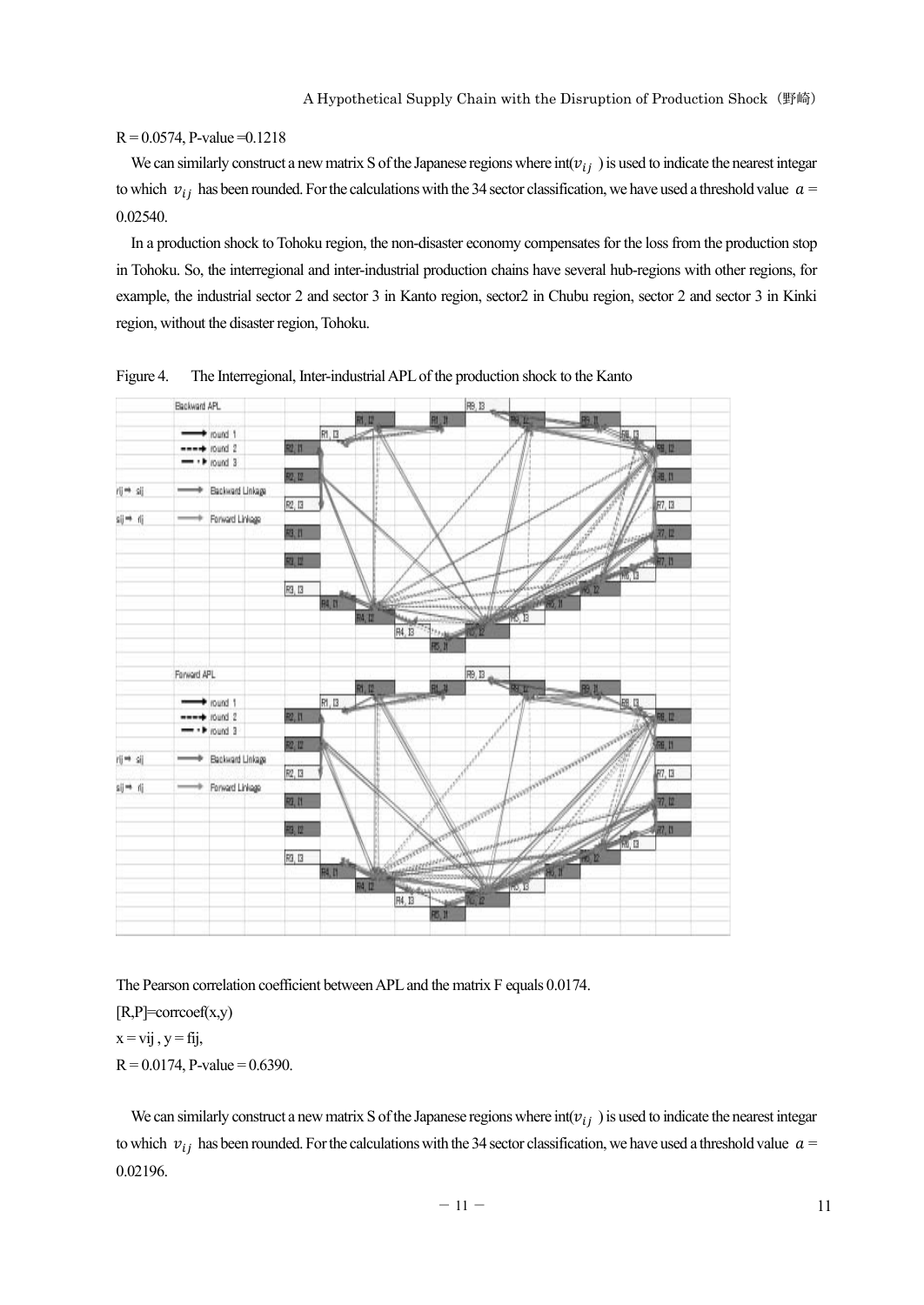In a production shock to Kanto region, the non-disaster economy compensates for the loss from the production stop in Kanto. Kanto is the economically largest region. As a result, the interregional and inter-industrial production chains have no hub-region with other regions. Due to the fact that there is no economically largest region, which is Kanto, due to the production shock, the interregional and inter-industrial production chains are very sparse with the inter-regional and interindustrial nework.



Figure 5. The Interregional, Inter-industrial APL of the production shock to the Chubu

The Pearson correlation coefficient between APL and the matrix F equals 0.045769.

[R,P]=corrcoef(x,y)

 $x = vij$ ,  $y = fij$ ,

 $R = 0.045769$ , P-value = 0.2171.

We can similarly construct a new matrix S of the Japanese regions where  $int(v_{ij})$  is used to indicate the nearest integar to which  $v_{ij}$  has been rounded. For the calculations with the 34 sector classification, we have used a threshold value a = 0.02400.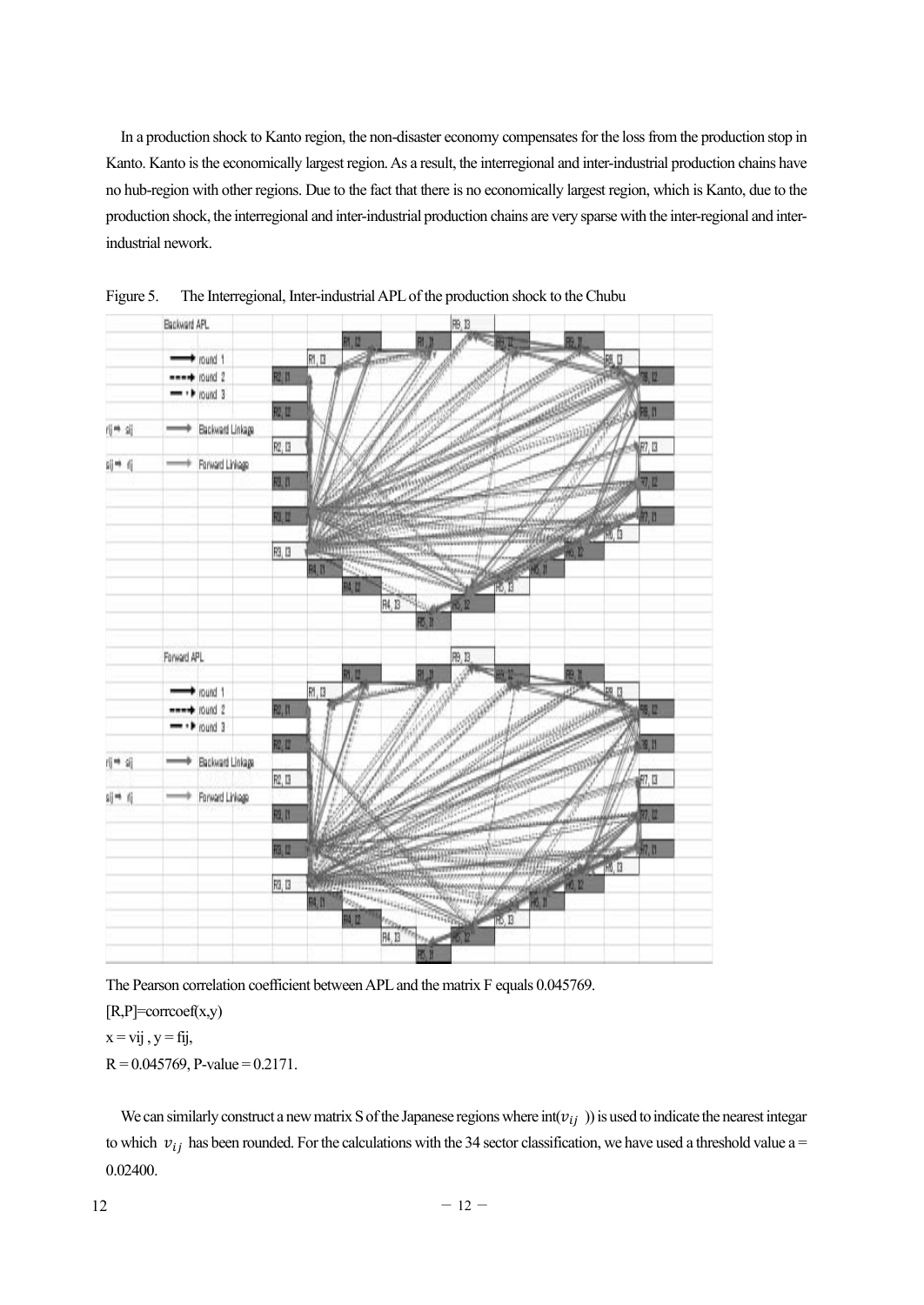In a production shock to Chubu region, the non-disaster economy compensates for the loss from the production stop in Chubu. So, the interregional and inter-industrial production chains have several hub-regions with other regions, for example, the industrial sector 2 and sector 3 in Kanto region, and sector2 in Kinki region, without the disaster region, Chubu. Besides, the production shock to Chubu region will tend to accelerate the over-concentration of population and economy to Kanto region.



Figure 6. The Interregional, Inter-industrial APL of the production shock to the Kinki

The Pearson correlation coefficient between APL and the matrix F equals 0.039754.

 $[R,P]=corrocscf(x,y)$ 

 $x = vij$ ,  $y = fij$ ,

 $R = 0.039754$ , P-value = 0.2838.

We can similarly construct a new matrix S of the Japanese regions where  $int(v_{ij})$  is used to indicate the nearest integar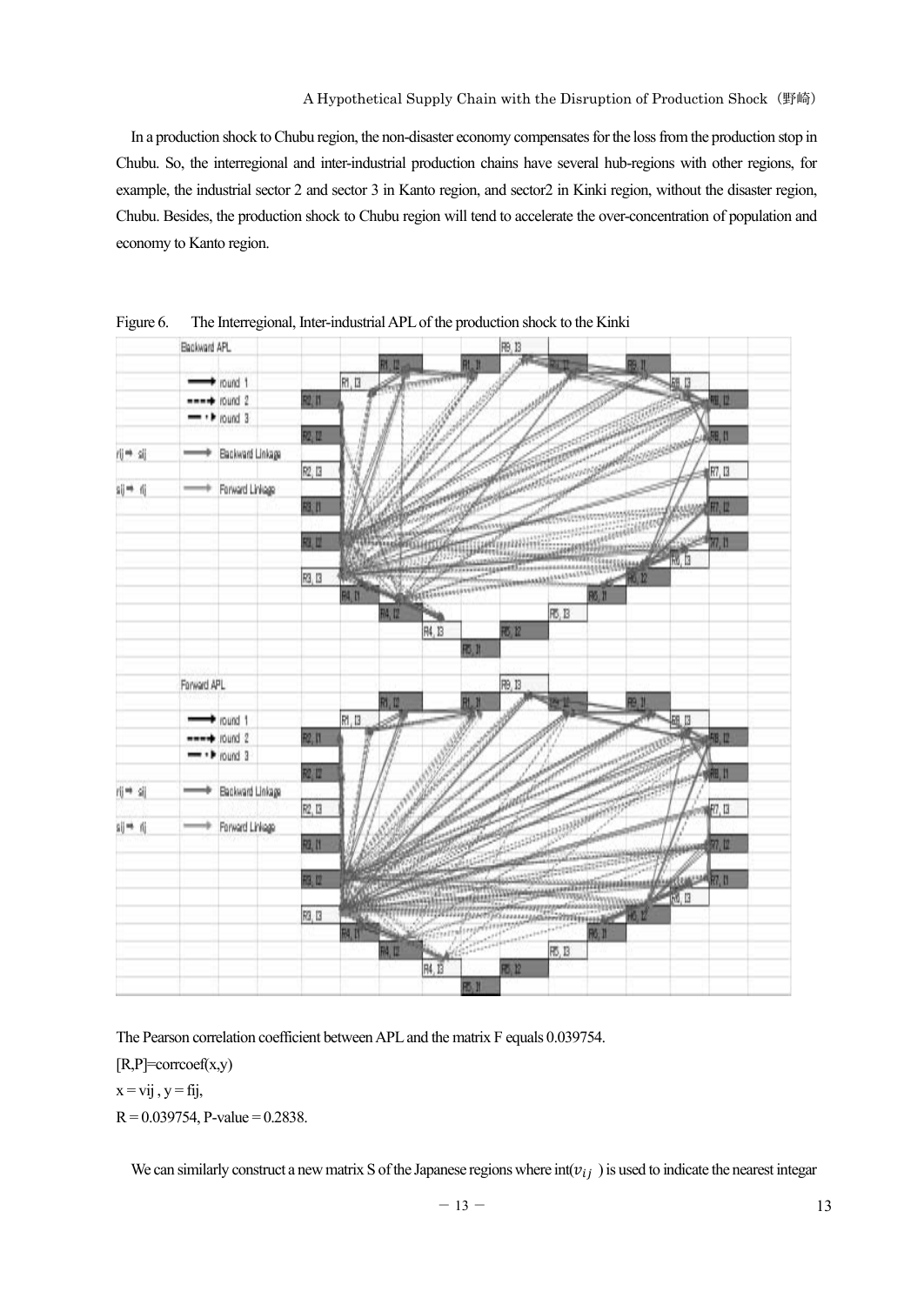to which  $v_{ij}$  has been rounded. For the calculations with the 34 sector classification, we have used a threshold value a = 0.02432.

In a production shock to Kinki region, the non-disaster economy compensates for the loss from the production stop in Kinki. So, the interregional and inter-industrial production chains have several hub-regions with other regions, for example, the industrial sector 2 and sector 3 in Kanto region, and sector2 in Chubu region, without the disaster region, Kinki. Besides, the production shock to Kinki region will tend to accelerate the over-concentration of population and economy to Kanto region.

We can similarly construct a new matrix S of the Japanese regions where  $int(v_{ij})$  is used to indicate the nearest integar to which  $v_{ij}$  has been rounded. For the calculations with the 34 sector classification, we have used a threshold value a = 0.02477.

In a production shock to Chugoku region, the non-disaster economy compensates for the loss from the production stop in Kinki. So, the interregional and inter-industrial production chains have several hub-regions with other regions, for example, the industrial sector 2 and sector 3 in Kanto region, and sector2 in Chubu region, and sector 2 and sector 3 in Kinki region. Besides, the production shock to Chugoku region will tend to accelerate the concentration of population and economy to Kanto, Chubu and Kinki regions.

The Pearson correlation coefficient between APL and the matrix F equals 0.051948.

 $[R,P]=corrocef(x,y)$  $x = vij$ ,  $y = fij$ ,  $R = 0.051948$ , P-value = 0.1611.

We can similarly construct a new matrix S of the Japanese regions where  $int(v_{i,j})$  is used to indicate the nearest integar to which  $v_{ij}$  has been rounded. For the calculations with the 34 sector classification, we have used a threshold value a  $=0.02570$ .

The Pearson correlation coefficient between APL and the matrix F equals 0.050027.

 $[R,P]=corrocef(x,y)$  $x = vij$ ,  $y = fij$ ,  $R = 0.050027$ , P-value  $= 0.1773$ .

We can similarly construct a new matrix S of the Japanese regions where  $int(v_{ij})$  is used to indicate the nearest integar to which  $v_{ij}$  has been rounded. For the calculations with the 34 sector classification, we have used a threshold value a  $=0.02479$ .

The Pearson correlation coefficient between APL and the matrix F equals 0.055033.

 $[R,P]=corrocef(x,y)$ 

 $x = vii$ ,  $y = fii$ ,

 $R = 0.055033$ , P-value = 0.1377.

The Pearson correlation coefficient between APL and the matrix F equals 0.06531.

[R,P]=corrcoef(x,y)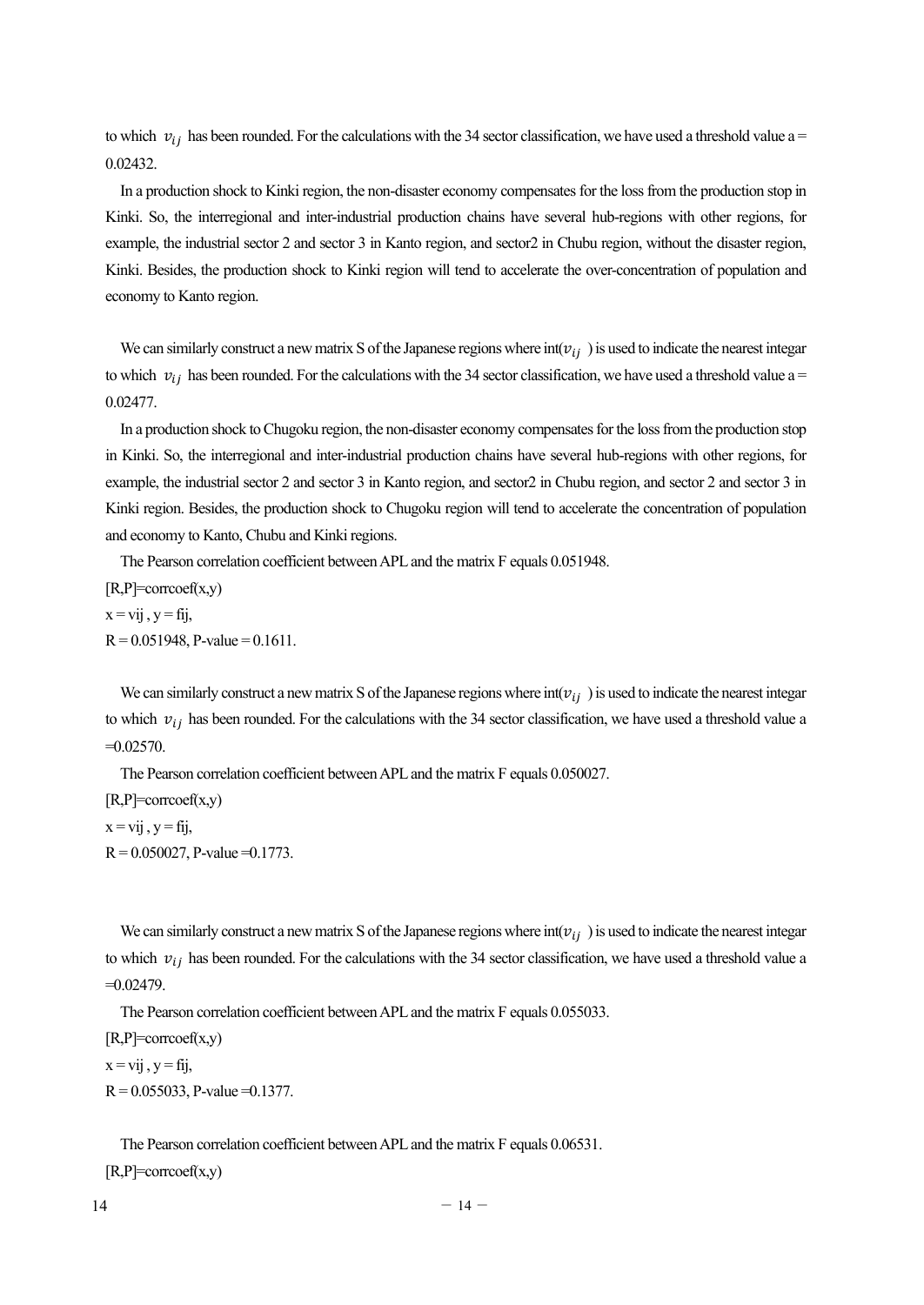#### $x = vii$ ,  $y = fii$ ,

## $R = 0.06531$ , P-value = 0.0780.

We can similarly construct a new matrix S of the Japanese regions where  $int(v_i)$  is used to indicate the nearest integar to which  $v_{ij}$  has been rounded. For the calculations with the 34 sector classification, we have used a threshold value a  $=0.02289$ .

In a production shock to Shikoku, Kyushu, and Okinawa regions, the interregional and inter-industrial production chains have several hub-regions with other regions, for example, the industrial sector 2 and sector 3 in Kanto region, and sector2 in Chubu region, and sector 2 and sector 3 in Kinki region. And, the production shock to each region will tend to accelerate the concentration of population and economy to Kanto, Chubu and Kinki regions. Besides, a production shock to Kyushu and Okinawa region will tend to accelerate the economic trade of goods and services with Honshu area.

#### **5. Concluding Remarks**

We tested the hypothetical regional extraction model by pushing out the impact due to the hypothetical shocks, which are the production and infrastructure shocks of the disruption of the natural disaster, at each three sector per nine regions in the Japanese interregional economy. Then, we can compile nine hypothetical I-O tables with post-disaster cases with the Japanese interregional economy. Besides, we can also analyze nine hypothetical average propagation lengths.

In a production shock to each region, the non-disaster economy of eight regions does not shrink as with the case of compensating for the loss of the production stop with the damaged region. Besides, in the production shocks to other eight regions, the non-disaster economy also does not shrink as well as the case with the production shock to the damaged region due to the natural disaster. The import of final goods is supposed to be proportionally changed to the rate of change of the regional final demands in comparison with the pre- and post-disaster economy. For instance, the resulting trade deficits of the scenarios of the production shocks to Kanto, Chubu, Kinki, and Kyushu regions are rather large. As a short run restriction to a natural disaster, the outcome is possible, but it is clear that such a large trade deficit is impossible to have the sustainability of the economy.

The backward and forward APLs of the pre-disaster base scenario will show that Industrial sector 2 and sector 3 in Kanto region, Industrial sector 2 in Chubu region, Industrial sector 2 and sector 3 in Kinki region, have very complex production chains with other regions, and these regions will be the hub-regions with other regional and interregional interindustrial relationship.

The recovery from the great earthquake has faced many difficulties, including the sudden disruption from both the earthquake and the tsunami. The results of this article show that the disruption due to the production shock to each region will influence the major catastrophical changes with the interregional and inter-industrial economic structure, and the supply chains with the interregional and inter-industrial economic network. To recover from such tragic situations we have to implement all policy instruments at our disposal so that all the economic actors in Japan can attempt to return to a status that is as close to pre-disaster as possible.

## **References**

[1]Antràs, P. , D. Chor, T. Fally, and R. Hillberry (2012), "Measuring the Upstreamness of Production and Trade Flows", *American Economic Review: Papers & Proceedings* , 102(3): 412–416, http://dx.doi.org/10.1257/aer.102.3.412 [2]Bon, R. (1988) Supply-Side Multiregional Input-Output Models. *Journal of Regional Science*, 28/1: 41-50. [3]Chen, Quanrun (2014), "The Average Propagation Length: An Extended Analysis", presented paper of the 22<sup>nd</sup> International

 $-15 - 15$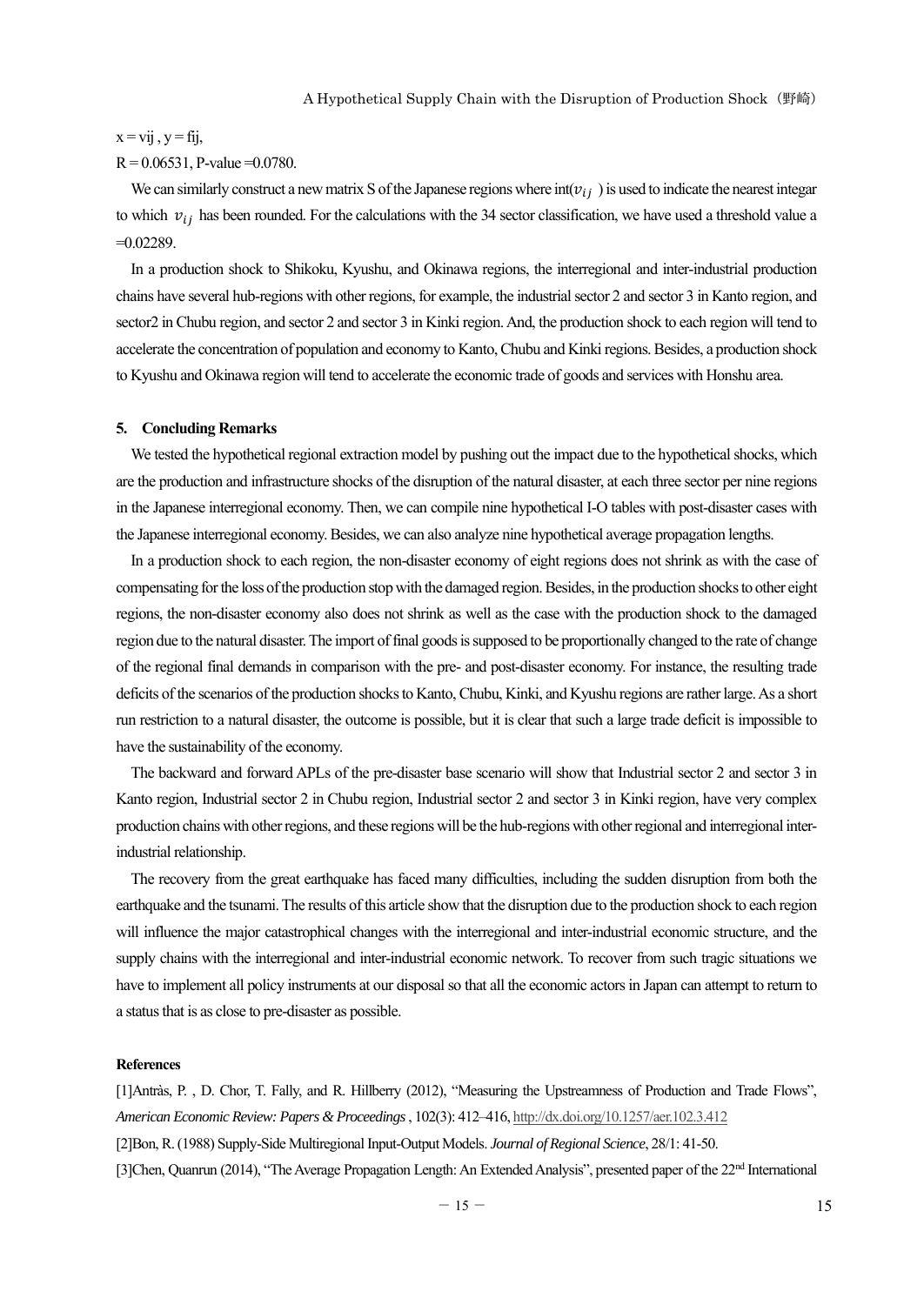Input-Output Conference, Lisbon, 2014.

https://www.iioa.org/conferences/22nd/papers/files/1542\_20140507101\_TheAveragePropagationLength-AnExtendedAnalysis-QuanrunCHEN.

[4]Chenery, H.B. and Watanabe, T. (1958), 'International Comparisons of the Structure of Production', *Econometrica*, Vol. 26, pp.481-521. DOI: 10.2307/1907514

[5]Dietzenbacher, E. (1997), 'In Vindication of the Ghosh Model: A Reinterpretation as a Price Model', *Journal of Regional Science*, Vol.37, No. 4, pp.629-651. DOI: 10.1111/0022-4146.00073

[6]Dietzenbacher, E., Romero, I., and Bosma, N. (2005), 'Using Average Propagation Lengths to Identify Production Chains in the Andalusian Economy', *Estudios de Economia Aplicada*, Vol.23, No.2, pp.405-422. dialnet.unirioja.es/descarga/articulo/1250453.pdf

[7]Dietzenbacher, E., and Romero, I.(2007), 'Production Chains in an Interregional Framework:Identification by means of Average Propagation Lengths,' *International Regional Science Review*, Vol.30, No.4, pp.362-383. DOI: 10.1177/0160017607305366

[8]Dietzenbacher, E. & U. Temurshoev (2008), "Ownership relations in the presence of cross-shareholding," *Journal of Economics*, Vol. 95, pp.182-212, DOI 10.1007//s00712-008-0018-y.

[9]Dietzenbacher, E., J.A. van der Linden & A.E. Steenge (1993) The Regional Extraction Method: EC Input–Output Comparisons, *Economic Systems Research* 5/2: 185-206.

[10]Dietzenbacher, E. & J.A. van der Linden (1997) Sectoral and Spatial Linkages in the EC Production Structure, Journal of Regional Science, 28/2: 235-57.

[11]Japan METI (2010) The 2005 Interregional Input-Output table for Japan, Ministry of Economy, Trade and Industry (METI), http://www.meti.go.jp/english/statistics/tyo/tiikiio/pdf/2005report.pdf

[12]Kurata, K., M. Yamazaki, J. Chujo and Y. Sone(2013) Estimates of Exposure of Economic Activity in the Great East Japan Earthquake by means of Industrial Statistics Mesh data in Japan (in Japanese), *Doboku Keikakugaku Kenkyu*, June 2013.

[13]Miller, R.E. & P. D. Blair (2009) *Input-Output Analysis: Foundations and Extensions*, Cambridge University Press.

[14]Nozaki, M. (2015) Identifying an Interregional Input-Output Framework by Means of Average Propagation Lengths: A Case Study of Tohoku Region, Business Perspectives, 14/2: 1-9.

[15]Okuyama, Y. (2019) "Disaster and Economic Growth: Theoretical Perspectives," in Yasuhide Okuyama and Adam Rose edited, *Advances in Spatial and Economic Modeling of Disaster Impacts*, Springer.

[16]Okuyama, Y. and S. E. Chang (edited) (2004) *Modeling the Spatial and Economic Effencts of Disasters*, New York, Springer. [17]Okuyama,Y., Sonis, M. and Hewings, G.J.D.(1999) Economic Impacts of an Unscheduled, Disruptive Event: A Miyazawa Multiplier Analysis, in *Understanding and Interpreting Economic Structure*, G.J.D. Hewings, M.Sonis, M.Madden and Y.Kimura(edited), Springer-Verlag.

[18]Oosterhaven, J. (1988) On the plausibility of the supply-driven input-output model. Journal of Regional Science 28/2: 203- 17.

[19]Oosterhaven, J. (1996) Leontief versus Ghoshian Price and Quantity Models. Southern Economic Journal 62/3: 750-9

[20]Oosterhaven, J. & K.R. Polenske (2009) Modern regional input-output and impact analyses. in: R. Capello & P. Nijkamp (eds) Handbook of Regional Growth and Development Theories, Edward Elgar, Cheltenham: 423-39.

[21]Oosterhaven, J. (2012) Adding supply-driven consumption makes the Ghosh model even more implausible. Economic Systems Research 24/1: 101-11.

[22] Oosterhaven, J. (2019) *Rethinking Input-Output Analysis*: A Spatial Perspective, Springer.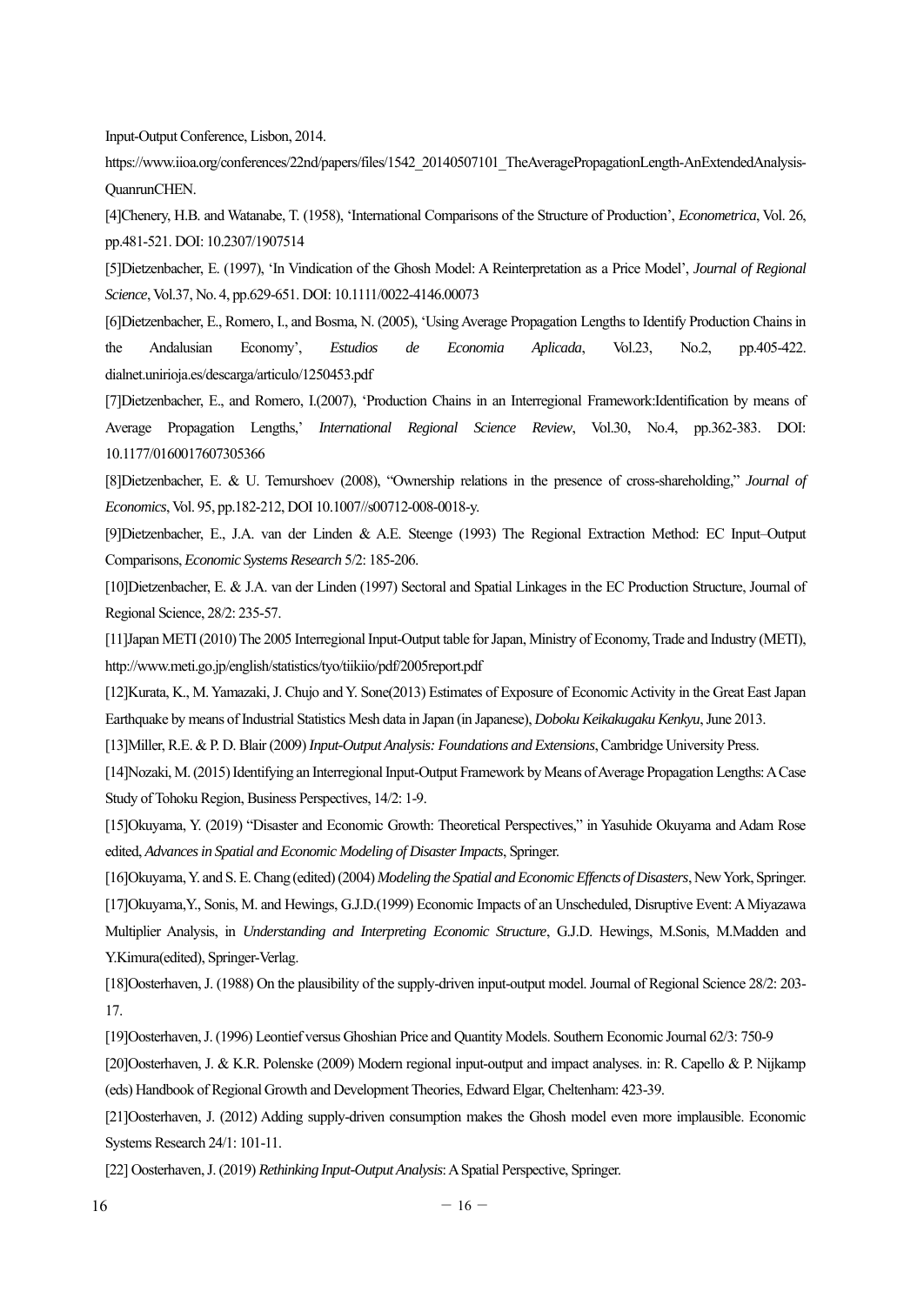[23]Oosterhaven, J. and Bouwmeester, M.C. (2013), 'The Average Propagation Length: Conflicting Macro, Intra-industry, and Interindustry Conclusions,' *International Regional Science Review*, Vol. 36 No.4, pp. 481-491. DOI: 10.1177/0160017613486670

[24]Oosterhaven, J. and Bouwmeester, M.C. (2016), "A New Approach to Modeling the Impact of Disruptive Events," *Journal of Regional Science*, 56:583-595.

[25]Oosterhaven, J., M.C. Bouwmeester & M. Nozaki (2013) The impact of production and infrastructure shocks: A non-linear input-output programming approach, tested on a hypothetical economy, Research Institute SOM Report 13017-GEM, Faculty of Economics & Business, University of Groningen.

[26]Paelinck, J., J. de Caevel, and D. J. (1965) 'Analyse Quantitative de Certaines Phénomènes du Développment Régional Polarisé: Essai de Simulation Statique d'itérarires de Propogation'. In: Problèmes de Conversion Éconmique: Analyses Théoretiques et Études Appliquées. M.-Th. Génin, Paris: 341–387.

[27]Rasmussen, P. N. (1956) *Studies in Inter-Sectoral Relations*. North-Holland, Amsterdam.

[28]Schultz, S. (1977) Approaches to identifying key sectors empirically by means of input-output analysis. *Journal of Development Studies* 14: 77–96.

[29]Sonis, M. and J. Oosterhaven (1996) Input-Output Cross Analysis: A Theoretical Account. *Environment and Planning A* 28: 1507-17.

[30]Strassert, G. (1968) Zur bestimmung strategischer sektoren mit hilfe von input-output modellen. *Jahrbücher für Nationalökonomie und Statistik* 182: 211–215.

[31]Tamamura, C., Y. Uchida and N. Okamoto (2003), Production and Demand Structures and Free Trade in Asian Countries: Asian International Input-Output Analysis (in Japanese), *Asia Keizai* (in Japanese), 44/5-6:128-148.

[32]Temurshoev, U. and J. Oosterhaven (2014) Analytical and Empirical Comparison of Policy-Relevant Key Sector Measures. *Spatial Economic Analysis* 9/3: 284-308.

[33]Miller, R.E. and Blair, P.D. (2009), *Input-Output Analysis: Foundations and Extensions*, Second Edition, Cambridge.

[34]Miller, R.E. and Lahr, M.L. (2001) "A Taxonomy of Extractions," in Lahr, M.L. (ed) *Regional Science Perspectives in Economic Analysis*, Elsevier Science B.V., chap. 21, pp. 407-441. DOI:10.1.1.365.7105

[35]Rasmussen, P. N.(1956), *Studies in Inter-sectoral Relations* (Amsterdam, North Holland).

[36]Sonis, M., Guilhoto, J. M., Hewings G.J.D., and Martins, E.B. (1995), "Linkages, key sectors and structural change: some new perspectives", The Developing Economies. Vol.13, pp.233-270.